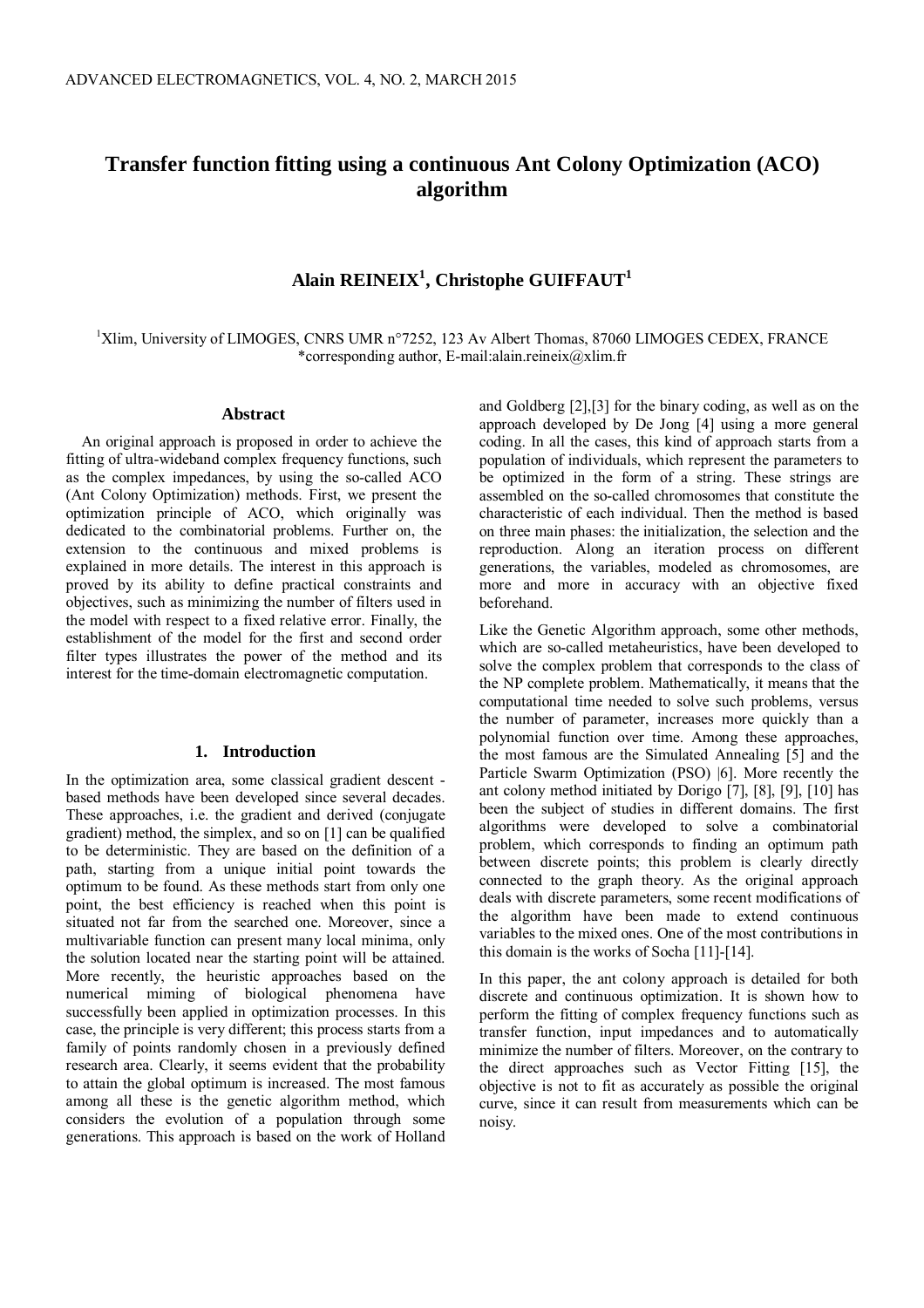The resolution of the electromagnetic wave propagation in dispersive media using a time domain method is a frequency-dependant problem that can be solved efficiently if the complex frequency function is expressed under the first and second order filters expansion. Hence, the fitting of the curve in a set of filters results in some auxiliary ordinary differential equations that is solved by numerical temporal method. In such a case, we understand the importance of limiting the number of filters in order to reduce the time computation. Thus one of the objectives is to admit a fixed deviation of the fitted curve around the original curve and to include this constraint in the optimization process.

In the following section, the ant colony method is presented, first for discrete optimization, followed by the continuous problem. Afterwards, some results show how it is possible to optimize the fitting by fixing an error level while maintaining the number of filters as low as possible. Finally, the example of a conducting medium representation is established over a very large bandwidth.

## **2. Ant Colony method**

#### **2.1. Discrete problem**

In order to quickly present the principle of the classical ant optimization approach, it is more practical to illustrate it on a simple example. The most classical problem to be solved by such an approach is the Travelling Salesman Problem (TSP) that is shortly described below. Considering *N* towns to be visited, the TSP consists in visiting all towns one and only one time and to minimize the path for coming back to the starting point. We can easily show that such a process is similar to finding the spanning tree of a graph constituted by N nodes and junctions between these nodes [9]. This is a *NP* complete problem as the number of paths that has to be explored strongly increases as the power of the number of towns.

The basic principle of the discrete ant colonies method is explained by the following steps. First we have to choose a starting point among the different towns to be visited. We also choose an initial number of ants that will be launched on the grid of the graph composed of all possible connections between towns. Then, in the first step, all the ants move in the grid randomly to a second town. After that, they move to the next one avoiding to come back to an already visited town. Finally they come back home making one loop after travelling all towns. Similarly to real ants, artificial ants will proceed to pheromone deposit, this pheromone will be useful to other ants in the iterative process because, the next ants will follow the way containing more pheromone. The pheromone quantity is proportional to the inverse of the path length. The shortest path is then preferred by the following ants. But on the contrary of real ants, the pheromone deposit quantity is evaluated at the end of the trajectory. After that, when each



Figure 1. From the discrete probability law to the continuous one

 $\overline{\phantom{a}}$ 

ant has completed its solution, a pheromone deposit process along the edges of the grid is made. Let  $L^k$  be the length of the path after one complete tour for the ant number  $\hat{k}$ . (i,j) denotes the edge connecting the *i* and *j* towns, the deposit for the  $k^{th}$  ant on the  $(i,j)$  edge after one tour is given by

$$
\Delta \tau_{ij}^{k}(t) = \begin{cases} \frac{Q}{L^{k}(t)} & \text{if } (i, j) \in T^{k} \\ 0 & \text{else} \end{cases}
$$
 (1)

with  $T^k$  being the trajectory of the  $k^{th}$  ant at the time *t*. Q is a constant parameter to be defined. Moreover some pheromone evaporatesat each iteration, and then an evaporation coefficient  $\rho$  is defined. As a result at the first iteration, a quantity of pheromone on each branch along the path is given by

$$
\tau_{ij}(t+1) = (1-\rho)\tau_{ij}(t) + \sum_{k=1}^{m} \Delta \tau_{ij}^{k}(t).
$$
 (2)

After, the ants begin a second iteration choosing different paths with a probability which is in direct connection with the quantity of pheromone along the different branches. The probability of choosing a path is given by the formula

$$
p_{xy}^k = \frac{\tau_{xy}^\alpha \eta_{xy}^\beta}{\sum_{ij} \tau_{xy}^\alpha \eta_{xy}^\beta},
$$
 (3)

Where  $\tau$  is the amount of pheromone deposit at the transition level between states x and y and  $\eta$  is the desirability of state transition which behaves as 1/*d*, *d* being the distance of a considered edge.

Finally, we come back to the first step, taking into account the amount of pheromone along the branches of the graph in order to determine the probability of each ant to choose this path. Using such an algorithm, it becomes clear that the more ants take a path, the pheromone deposit will be more significant. It is also clear that the shortest the path is, the more pheromone deposit appears. As a result, such an algorithm always converges towards the shortest path.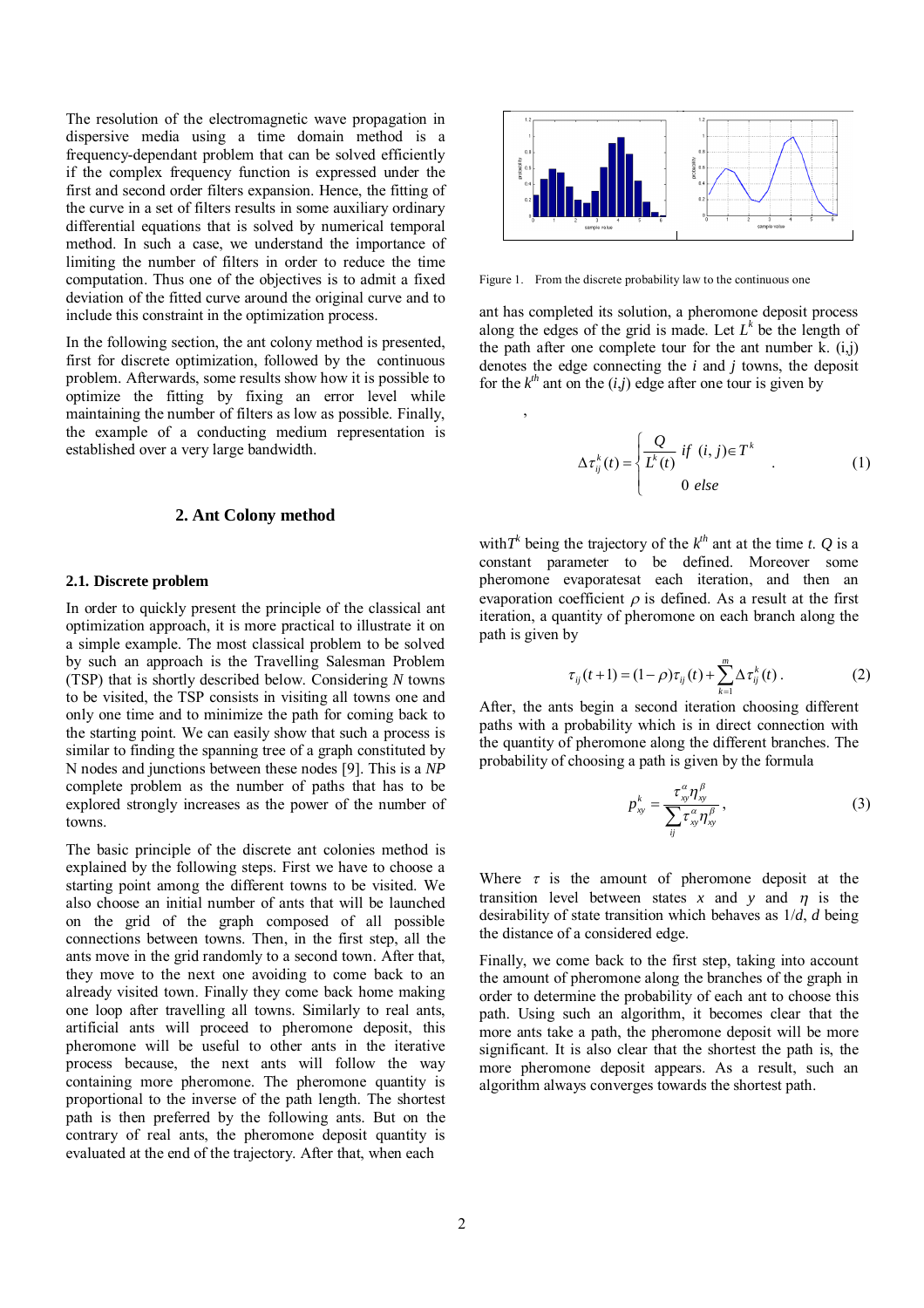#### **2.2. Continuous problem**

In the case of continuous problems, the previous algorithm cannot be applied. To overcome this drawback, some authors have developed particular algorithms. More generally, it should be interesting to deal with continuous and discrete parameters in the same algorithm. As a consequence, a mixed method has been developed, firstly presented by Socha [11] that keeps the same concepts as the discrete ACO method.

For the case of combinatorial optimization, the choices of the different paths of the graph are function of a discrete law of probability. In order to extend the process to continuous variables, Socha keeps the usual algorithm, but changes the discrete probability law into a continuous Probability Density Function (PDF) (figure 1) [11]. That is the principle of the ACOR (Ant Colony Optimization for Reals) method. As it is not possible to obtain all the values of the parameters in the continuous case, a table called solution archive is defined

$$
Tab = \begin{bmatrix} s_1^1 & \cdots & s_1^N \\ \vdots & \ddots & \vdots \\ s_k^1 & s_k^i & s_k^N \\ \vdots & \ddots & \vdots \\ s_k^1 & \cdots & s_k^N \end{bmatrix}, \qquad (4)
$$
\n
$$
F = \begin{bmatrix} f(s_1) f(s_2) \dots f(s_k) \dots f(s_k) \end{bmatrix}^T
$$
\n
$$
\omega = \begin{bmatrix} \omega_1 & \omega_2 & \dots & \omega_k & \dots & \omega_k \end{bmatrix}^T \qquad (5)
$$

The dimensions of the table are *K* by *N* where *K* is the ant number and *N* the number of parameters to be optimized. In the solution archive table, the  $s^i_k$  value represents the actual solution for the  $i^{th}$  parameter of the  $k^{th}$  ant. Two extra vectors are also defined to help finding the best ants:  $f(s_k)$  represents the value of the objective function for the  $k^{th}$  ant and  $\omega_k$  is a weight that corresponds to the "quality" of the solution. To define the  $\omega$  vector, the ants are classified into the table from the best one (lower objective function value in the case of the searching for a minimum) to the worst one.

As in the combinatorial ant algorithm, the convergence after several iterations can be attained due to the pheromone deposit as it is shown below. The iterative algorithm is then made following the sequences hereafter.

The first step consists in the initialization of the solution archive table. This is made by randomly choosing the *s* values for each parameter according to a selected distribution. In the initialization process, a uniform distribution of the mean values and a Gaussian distribution around these values is usually chosen. This Gaussian

distribution is denoted g in the following. The initial chosen values, being uniformly distributed, they constitute the mean values for the next process in the iteration step. The probability for each variable will follow a multi-kernel law such as

$$
P(xi) = \sum_{k=1}^{K} \omega_k \cdot g(x^i, \mu_k^i, \sigma_k^i).
$$
 (6)

In this formula, the means value and the standard deviation are chosen in order to cover the entire research domain according to the formula

$$
\mu_k^i = a_i + (2k-1)\frac{b_i - a_i}{2K}, \ \sigma_k^i = \frac{b_i - a_i}{2K} \, .
$$

Where  $a_i$  and  $b_i$  are respectively the lower and upper bound of the i<sup>th</sup> parameter.

Then, the ACOR algorithm begins; it consists in ordering all the ants in the solution archive table according to their objective function value. The best ant will be the first, so we have

$$
f_1 \ge f_2 \ge \dots \ge f_K. \tag{7}
$$

The  $\omega$  values correspond to the probability of selecting one ant. In the present case, a uniform or a Gaussian law can be chosen. For the particular presented case we consider a Gaussian distribution whose standard deviation is a parameter of the algorithm and the mean is equal to 1, which corresponds to the first ant in the table. The Gaussian distribution gives a weight according to the formula

$$
\omega_i = \frac{1}{qK\sqrt{2\pi}}e^{-\frac{(i-1)^2}{2q^2K^2}}.\tag{8}
$$

Then the probability of selecting an ant in the following is given by

$$
p_k = \frac{\omega_k}{\sum_{j=1}^K \omega_j}.
$$
 (9)

The process continues by selecting randomly *m* new ants for each parameter; the probability follows a multi-kernel law such as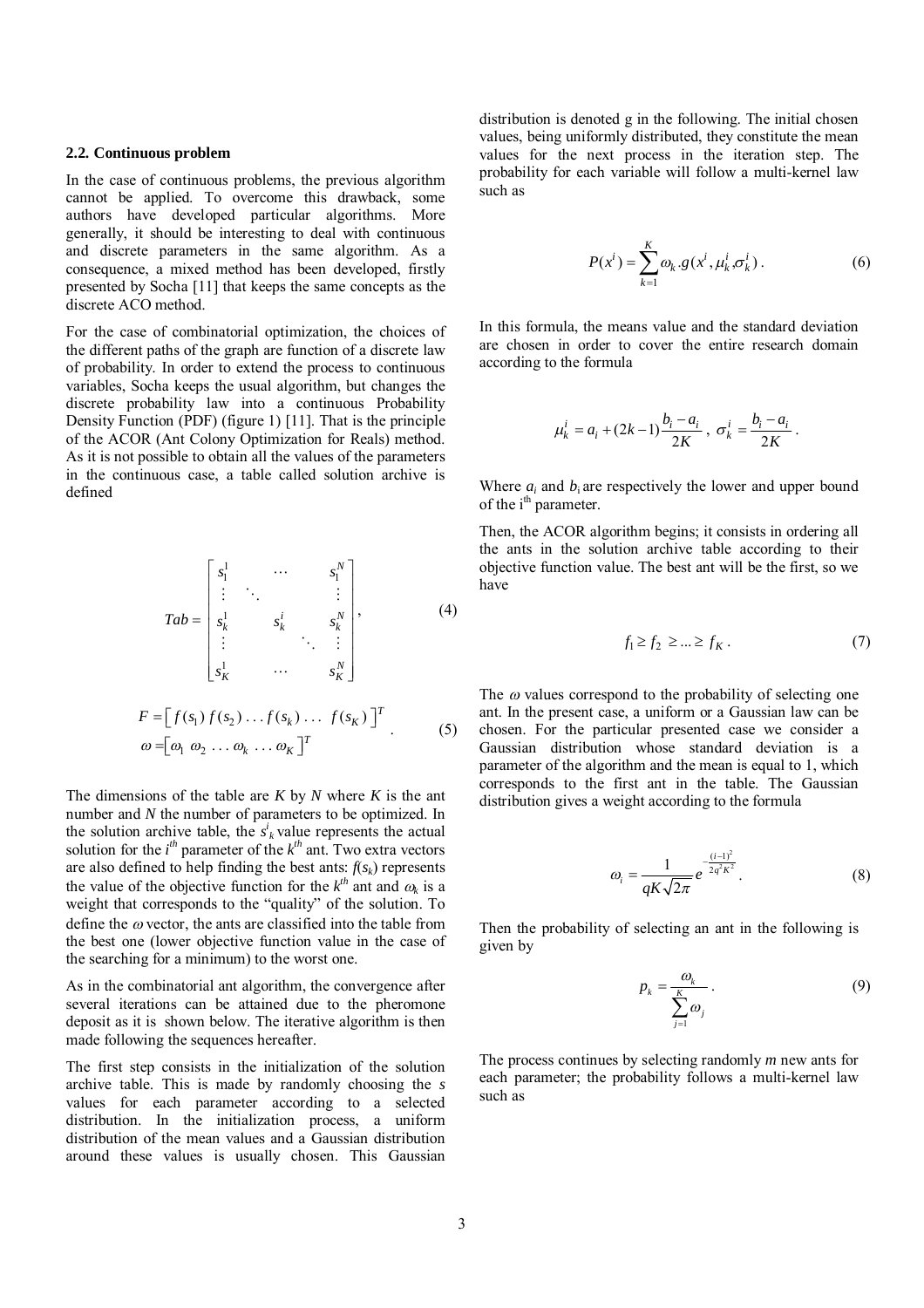$$
P(x^{i}) = \sum_{k=1}^{K} \omega_{k} \cdot g(x^{i}, \mu_{k}^{i}, \sigma_{k}^{i}).
$$
 (10)

The objective function is computed next. After that, the (*k*+ *m*) ants are reordered from the best to the worst one and the *m* last is taken out of the archive table. At this point, we can notice that this last process is similar to pheromone evaporation, it corresponds to cancelling some information that are not in agreement with the objective to be reached. It is also important to point out that the K ant values will be assimilated to the K mean values in the multi-kernel probability law, the standard deviation will also decreases when the iteration number increases following

$$
\sigma = \xi \sum_{p=1}^{K} \frac{|s_p^i - s_j^i|}{K - 1},
$$
\n(11)

where  $\xi$  is a parameter of the algorithm, that can be in relation with the current iteration number *i\_iter* (as 1/*i\_iter*) so that the  $\sigma$  value decreases as *i* iter increases.

## **3. Application to complex transfer function fitting**

#### **3.1. Model and objective function**

In some EMC applications it is useful to have a mathematical representation function of frequency of impedances, material parameters or transfer functions, particularly in order to include the frequency dependent models for time domain numerical computations, such as the FDTD method. For example, a first or second order model of filter can be used to represent the Debye or Lorentz behavior of material, the summation of filters can represent a macromodel of the input impedance of a passive component. It is well known that a decomposition of a complex frequency-dependent parameter of Maxwell's equations, such as  $\varepsilon(\omega)$  or  $\mu(\omega)$  in a collection of first order complex filters, leads to a direct solving of a partial derivative system of first order without the need to calculate a convolution product. As a consequence, if we have some numerical or experimental issues of the frequencydependent parameter, we can use some fitting methods to extract an adequate model. In order to build the fitting of complex curves, the following process is often applied. First, a number of filters is selected, and the quality of the solution is determined by comparing the error that results from the difference between the two complex curves, i.e. initial data and reconstructed data. If this error is too high, the number of filters is increased. In a second part, the quality of the result relies on the best fitting of the initial data. This generally imposes an important number of poles in the fitted solution and, sometimes, the generation of non-physical

filters to compensate some variations that are not in agreement with the initial data.

The strategy defined above is generally efficient but the result is an overestimation of the number of poles, which can penalize the solving system that includes such a model. When the initial data is obtained, for example, from measurements, the fitting process does not match perfectly. Hence a more efficient strategy has to be chosen. To present our approach, we choose a model that is expressed as a summation of filters that can be resonant or (*RC*) law-pass ones. Figure 2 shows a typical example of resonant filter that is similar to the one used in the vector fitting approach.



Figure 2. Resonant filter model.

As, in this case, this impedance is composed of a series of parallel circuits, we can easily give the analytical expression of the admittance of each component. The expression (12) gives a resonant filter as defined in the Vector Fitting approach. In the case of first order filters the expression (13) is generally used to represent relaxation phenomena

$$
Y_i(\omega) = \frac{1}{R_i} + j\omega C_i + \frac{1}{r_{pi} + j\omega L_i},
$$
 (12)

$$
Y_i(\omega) = \frac{1}{R_i} + j\omega C_i.
$$
 (13)

Then the total impedance is the summation in series of such parallel circuits, and then is expressed as

$$
Z(\omega) = \sum_{i} \frac{1}{Y_i(\omega)}.
$$
 (14)

In order to fit curves, we start from a complex dataset, called  $Z_{ref}(\omega)$ . Then we impose two main constraints. The first one, which is our main objective, consists in making a fitting using a minimum number of filters of each kind (resonant or law pass) The second constraint consists in fixing the accuracy of the fitting by controlling the global error on the whole bandwidth. This is made by imposing an accuracy of the mean square value on the whole bandwidth. Since different objective functions can be chosen two of them will be tested in the following; it is shown that the behavior is different according to this choice.

In the first approach, the objective is to find the minimum number of filters with the constraint that the error is lower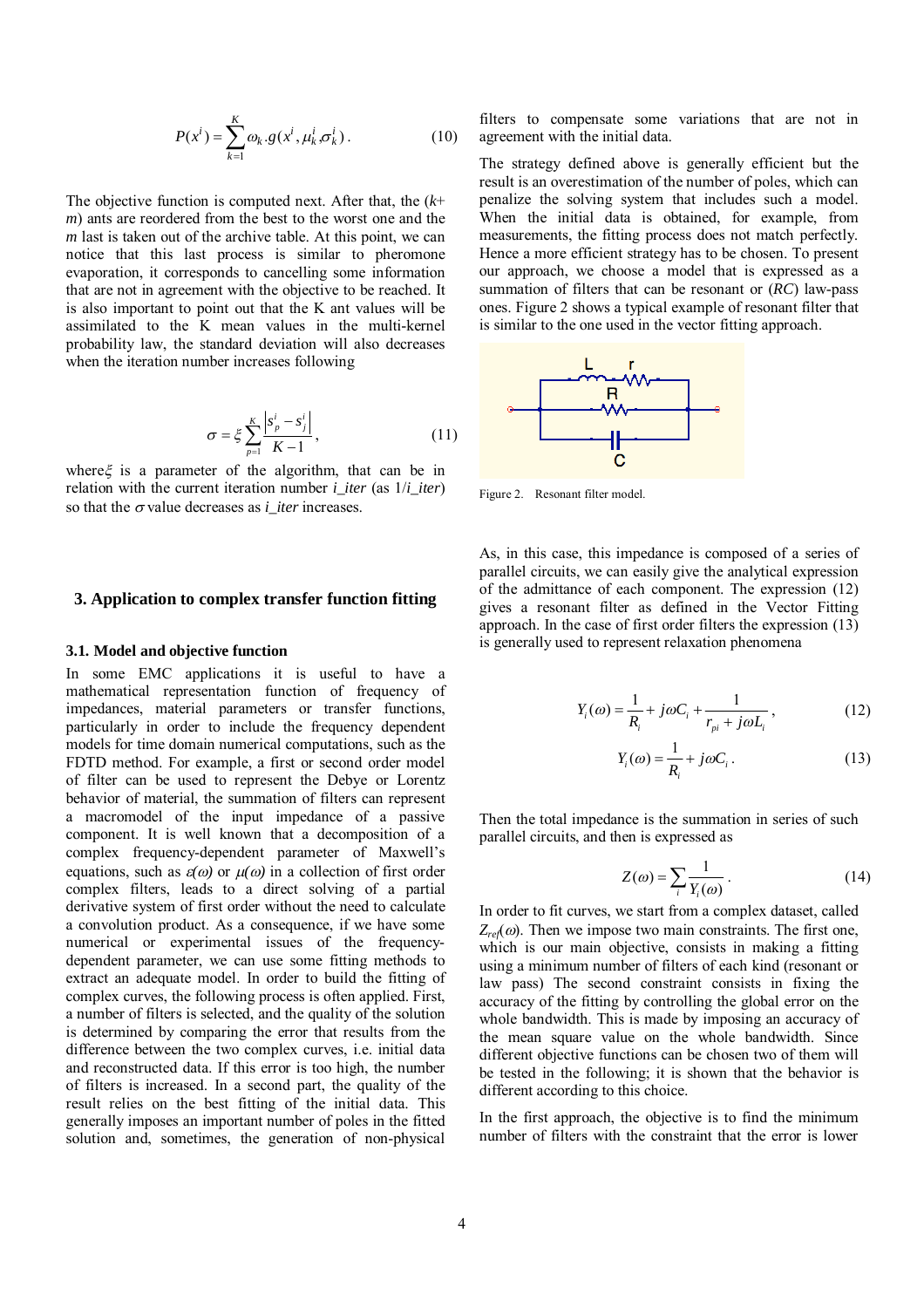than the fixed level on the whole bandwidth. Mathematically, this can be written as

$$
\begin{cases}\n\text{minimize } (n) \\
0.01p-\text{err} \ge 0, \\
N_{\text{max}} - n \ge 0\n\end{cases}
$$
\n(15)

with  $N_{max}$  the maximum number of filters, *n* the current number of filter and *p* the expected value of the relative error, in percent over the bandwidth. The error term called *err* is defined as

$$
err = \sqrt{\sum_{i=1,|\Delta Z(\omega_i)/Z_{ref}(\omega_i)|\geq \alpha} \frac{|\Delta Z(\omega_i)|^2}{|Z_{ref}(\omega_i)|^2}}, \qquad (16)
$$

$$
\Delta Z(\omega_i) = Z(\omega_i) - Z_{ref}(\omega_i) , \qquad (17)
$$

with  $Z(\omega_i)$  the evaluated value of the impedance at a given frequency,  $Z_{ref}(\omega_i)$  the exact value to be fitted at the same frequency,  $\alpha$  a fixed level of error for the relative error. The summation operation is made on the values whose relative error is greater than the fixed threshold. In this first approach, as pointed out in the above formulas, the objective function value has to be lower than a precise value on the global bandwidth. Consequently, we expect the global behavior of the curve to be lower than the given level of error.

The second way that is investigated has a different objective. In this case, we aim to have an error around a fixed value. In this case, the constraint is quite different

$$
err = \sum_{i=1}^{N_f} \left| 0.01 p - \frac{\left| \Delta Z(\omega_i) \right|}{\left| Z_{ref} \right|} \right|.
$$
 (18)

The minimization procedure is quite the same as the previous one, the notable difference is the *err* term (eq-18) that must be as lower as possible, that is to say, the relative error has to be close to the fixed value. In fact, the relative error will oscillate around the fixed value:

$$
\begin{cases}\n\text{minimize } (n) \\
\text{err} = 0 \\
N_{\text{max}} - n \ge 0\n\end{cases} (19)
$$

### **3.2. Application to resonant input impedance fitting**

In order to illustrate the process, we choose to fit a simple input impedance of a simple loaded transmission line. For this application, we have chosen a line of length 50 cm,

whose characteristic impedance is 50  $\Omega$ . A lossless line has been chosen, the input impedance of the transmission line loaded by 200  $\Omega$  real impedance is considered over [10 kHz] - 1.1 GHz] bandwidth.

The input impedance contains five resonant filters over the considered frequency bandwidth. Now we apply the first optimization process defined above for different error level suited on the whole bandwidth. For this application, the model is established with second order filters only. Then, two error levels are chosen. First, a 10% error in the reconstruction is fixed. Figure 3 shows a good fitting of the curve, the error is equal to or lower than -20 dB (equivalent to  $p=10\%$ ) on the whole bandwidth, as expected. In the present case, five filters are founded to give such a result. Then, still using the first objective function, a 1% error has been fixed. In this case a good result is also founded. As expected, the number of filters is greater than in the previous cases, because 9 filters are needed to have a proper reconstruction with relative error lower than -40 dB over the frequency bandwidth (figure 4).

The second criterion is now tested with the same relative error levels. Figures 5 and 6 show the results. The errors oscillate respectively around -20dB and -40 dB as expected. The numbers of filters necessary to obtain these results are 7 and 10, respectively.

As a conclusion, we can say that the first solution is more efficient in terms of computational resources when applied in time domain electromagnetic codes such as FDTD. Moreover, it is important to notice that using the classical Vector Fitting would not allow to control the error around the expected function. In fact, some peak of error would appear due to the lack of filters.



Figure 3. Impedance seen from the input of the line for a -20 dB error constraint.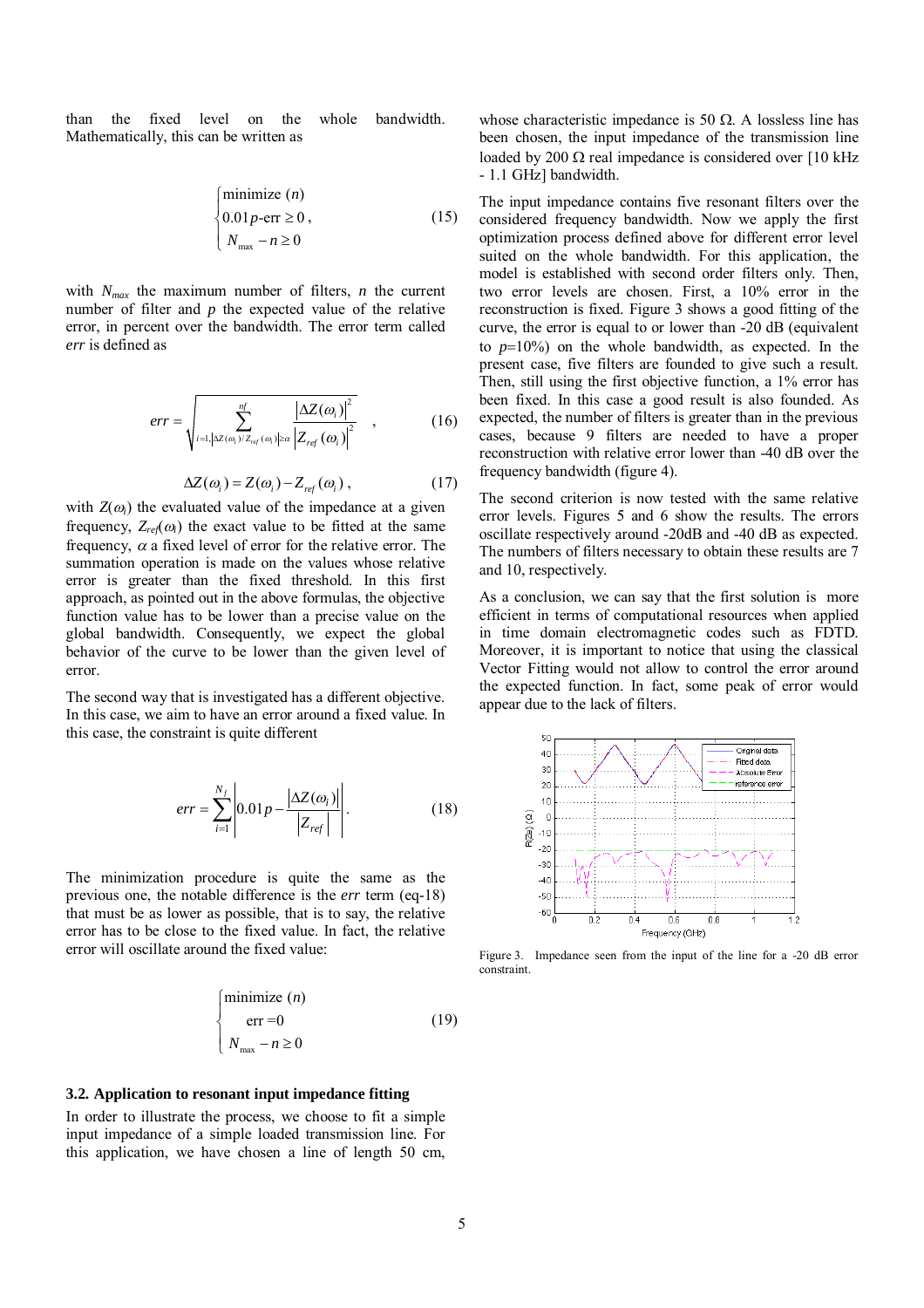

Figure 4. Impedance seen from the input of the line for a -40 dB error constraint.



Figure 5. Impedance seen from the input of the line for a -20 dB error constraint.



Figure 6. Impedance seen from the input of the line for a -20 dB error constraint.

#### **3.3. Application to lossy media fitting on a very large bandwidth**

In the electromagnetic compatibility, antenna and radar domains we usually have to consider lossy media such as soils and non-perfectly conductive material sheets. Here the problem posed is to take into consideration such a material in time domain codes with time-dependent characteristics. In such a case, it is necessary to compute some extra equations in every discretization cell. As a result we understand the importance of decreasing the number of equations (i.e. the number of filters) to solve in each computational cell. The method is applied for the first constraint set (15), (16) and on a very large frequency bandwidth. We start from the surface impedance of a conductive thin material described by the following analytical expression

$$
Z_s = \frac{jk_m}{\sigma} \coth(jk_m d) , \qquad (20)
$$

Where  $\sigma$  is the material conductivity, *d* is the thickness of the material,  $k_m$  is the complex wavenumber, being given by

$$
k_m = (1-j)\sqrt{\omega\mu\sigma}/2.
$$

In order to fit the surface impedance we will consider the model proposed by Jansson et al [16], who suppose the surface impedance can be decomposed as

$$
Z_s(\omega) = \frac{1}{\sigma d} \left[ 1 + 2 \sum_{n=1}^{\infty} \frac{A_n j \omega}{j \omega + B_n \omega_n} \right].
$$
 (21)

It is easy to show that each filter in the summation is nothing else than a (*RL*) filter. Then, it can be written as

$$
Y_i(\omega) = \frac{1}{R_i} + \frac{1}{j\omega L_i} \,. \tag{22}
$$

The first part is the low frequency resistor

$$
R_0 = \frac{1}{\sigma d} \,. \tag{23}
$$

The fitting of the surface impedance has been made over [10 MHz – 10 GHz] bandwidth for a 10% expected accuracy. Figure 7 shows that the red curve is situated between the two black ones that give the maximum deviation value  $+/- 10\%$ . The frequency model response oscillates around the reference one given by (20). To obtain such a result, only four filters have been used.

We have seen that the method gives the expected results, but an important error on the result (10%) is observed in the present case. With this result, we can ask what is the consequence of such a difference on the solutions provided by the electromagnetic simulation ? This problem is illustrated next for a cavity application. A rectangular cavity with lossy walls is studied. The conductivity of the walls is 10<sup>6</sup> S/m and the thickness is 1 mm. The cavity is fed by a monopole and the problem is solved using a FDTD approach. The dimensions of the cavity and the different geometrical characteristics are given in the figure 8.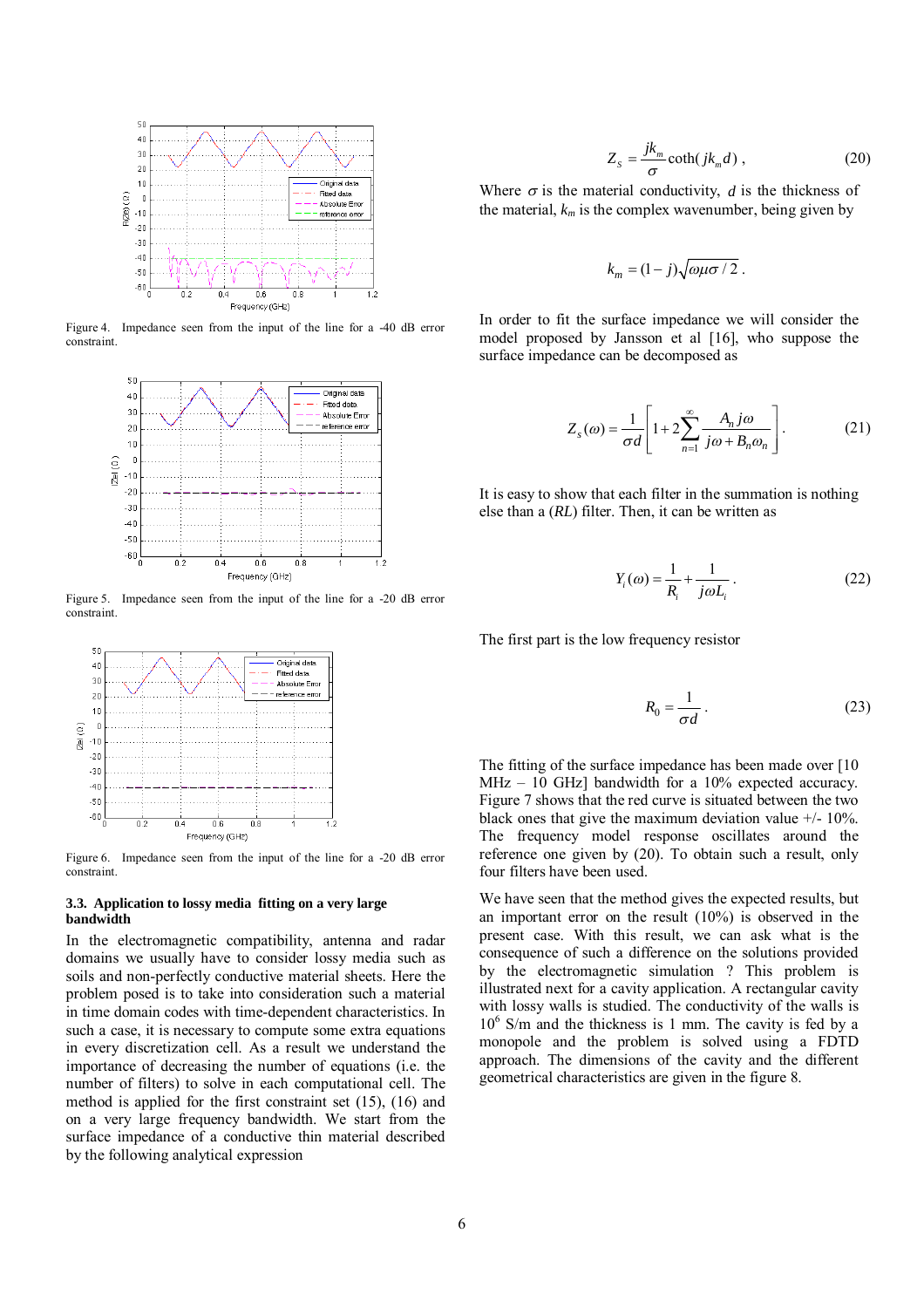

Figure 7. Fitting of the surface impedance and approximation error.



Figure 8. The enclosure excited by a monopole a=28cm, b=3.8 cm,  $d=42$ cm, h1=1 cm Q=1000

The field in the cavity is observed for two situations: a very accurate fitting case where the number of filters is chosen to have a relative error lower than 1% and the fitting with four filters and an error of 10% determined above.

Figure 9 shows a very good agreement between the two results. As a consequence it appears that if an error of about 10% can be admitted; there is no significant propagation error between the input values (the surface impedance) and the output (the electromagnetic field). As a very small error is observed, therefore, the number of filters to be considered has decreased, consequently the computational time and memory will also decrease.



Figure 9. Field in the enclosure for a perfect and a 4 filters fitting of the surface impedance.

## **4. Conclusions**

In this paper we showed the ability of the continuous ant colony optimization approach for the fitting error control of the complex curves such as localized impedances and frequency-dependent material parameters. Such an approach allows us to handle various objective functions. Particularly, the possibility of introducing the number of filters was showed, used in order to construct the solution, as the objective function to minimize. Such resulting models can be used in numerical time domain method such as the FDTD. The decrease in the number of filters provides a limitation of computational time, particularly for solving structure with frequency-dependant media. This point is more pertinent since a mitigated accuracy of fitting does not really impact the accuracy of solutions in many applications.

# **References**

- [1] S.S. Rao, "*Engineering Optimization: Theory and Practive third Edition*," A Wiley Interscience Publication, J. Wiley and Son, Inc. 1996.
- [2] D.E. Goldberg, "*Genetic Algorithms in Search, Optimization and Machine Learning*," Addison-Wesley.
- [3] J. Holland, "*Adaptation of the natural and artificial systems*", Ann Arbor: University of Michigan Press, 1975.
- [4] K.A. De Jong and al, "*Generation gap revisited. Fundation of genetic algorithms 2*," edited by L.D. Whitley, pp 19-28. Morgan Kaufmann, 1993.
- [5] R. Azencott, "*Simulated Annealing: Parallelization Techniques*," John Wiley and Son, 1992.
- [6] J. Kennedy and Al., "Particle swarm optimization," *Proc IEEE In'I. Confon Neural Networks*, tome IV, pp 1942-1948, Piscataway, NJ: IEEE Service Center, 1995.